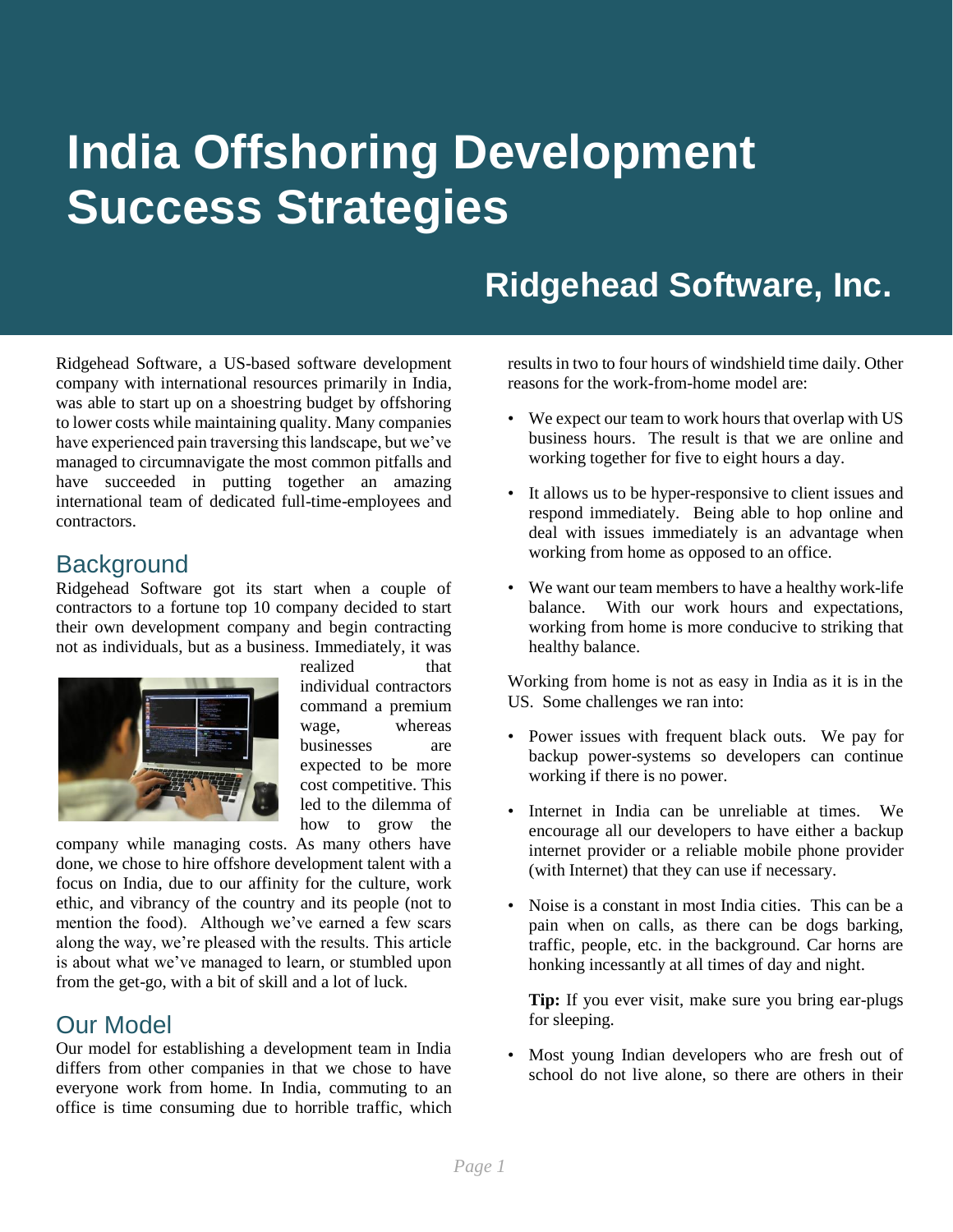apartment. Making sure they have a place where they can close the door and have some privacy is important.

• We expect our team to over-communicate. We adjust our communication styles to match what our team needs versus enforcing a system. Communicating includes phone, video, IM, screen share, email, etc.

Interestingly, after some time, the team voiced a desire to work together a few times a week, so we established some office space to accommodate this collaborative working.

# Get Some "Eyes and Ears"

Sheer luck here for Ridgehead. Our initial hires in India worked out very well and they are still with us going on nine years now. We lucked out as we had worked with some of these individuals in previous engagements, so there was already history and mutual respect for us to rely upon. Having staff that can function as your "eyes and ears" on the ground is invaluable, as you can get an inside glimpse to what is really going on with your team.

By having key trusted employees located in the country of origin, we're much more aware of issues, concerns, and successes that are uncovered when people meet face-toface.

# Things to Try

Some useful things to engender a positive atmosphere include:

- Pay for the team to have dinner, drinks, coffee, tea, etc. at least once a week
- Pay for their transport, too! Paying for developers to eat a nice meal, as well as their transportation to and from the meal, will not break the bank.
- Get the pulse of the team and individuals. Are they happy? Do they want to work on different projects or learn different technology stacks? These questions are not always answered directly, so you may have to dig a little to get an actionable answer.
- Visit your team(s) at least once a year. Send US based employees to India to live and work with the team for a period of time. On one such visit, we rented a house in the foothills of the Himalayas and went white water rafting in the River Ganges. Work performance did not lag, we built bonds (and memories), and strengthened our team.

## The Joy Of Filters



Our hiring process is a series of well-scripted finely tuned filters. When we post an opening, the floodgates are released with hundreds of applications pouring in. Now, as a small company,

there are daily decisions on how best to spend time and money - hiring a recruiting service is sometimes not in the budget, so we opt to run the hiring gamut from A to Z ourselves. So how do we navigate 500+ applicants for a single position down to offering one or two people the position? Read on…

- **Filter 1** Choose one thing you can easily filter. Our career/job advertisements specifically request the candidate to include their PDF resume with their application. When we receive an inbound email looking for a position, if there is not an attached PDF, we delete it, plain and simple. Development is very specific and detail oriented. If the candidate is unable to read our full advert and follow a bolded requirement for applicants, then how are they going to fair when faced with a development requirement that is five pages long in scope?
- **Filter 2** Written communication. We open the email and the attachment. Is the English correct? Am I able to interpret what they are attempting to convey? If their resume and email are difficult to read, then they won't fit in well when we communicate via email and chat 80% of the time.
- **Filter 3** Resume styling (or lack thereof). One in three resumes we receive have poor formatting, lack cohesiveness, and other odd issues that draw attention away from the actual words we're supposed to be reading. If your font changes from Abadi MT size 14 on one line and then changes to Apply Chancery size 10.5 on another, then this is a good indication of how their user interfaces are going to render.
- **Filter 4** Email questionnaire. The grammar, readability, and formatting of their email and resume leads us to believe they have the written communication skills and the eye for detail that we require from our work-from-home offshore dev team. Next we find out if the same holds true once they have to respond to custom questions. It's usually five or six questions such as – Where do you live? (Sub-filter here,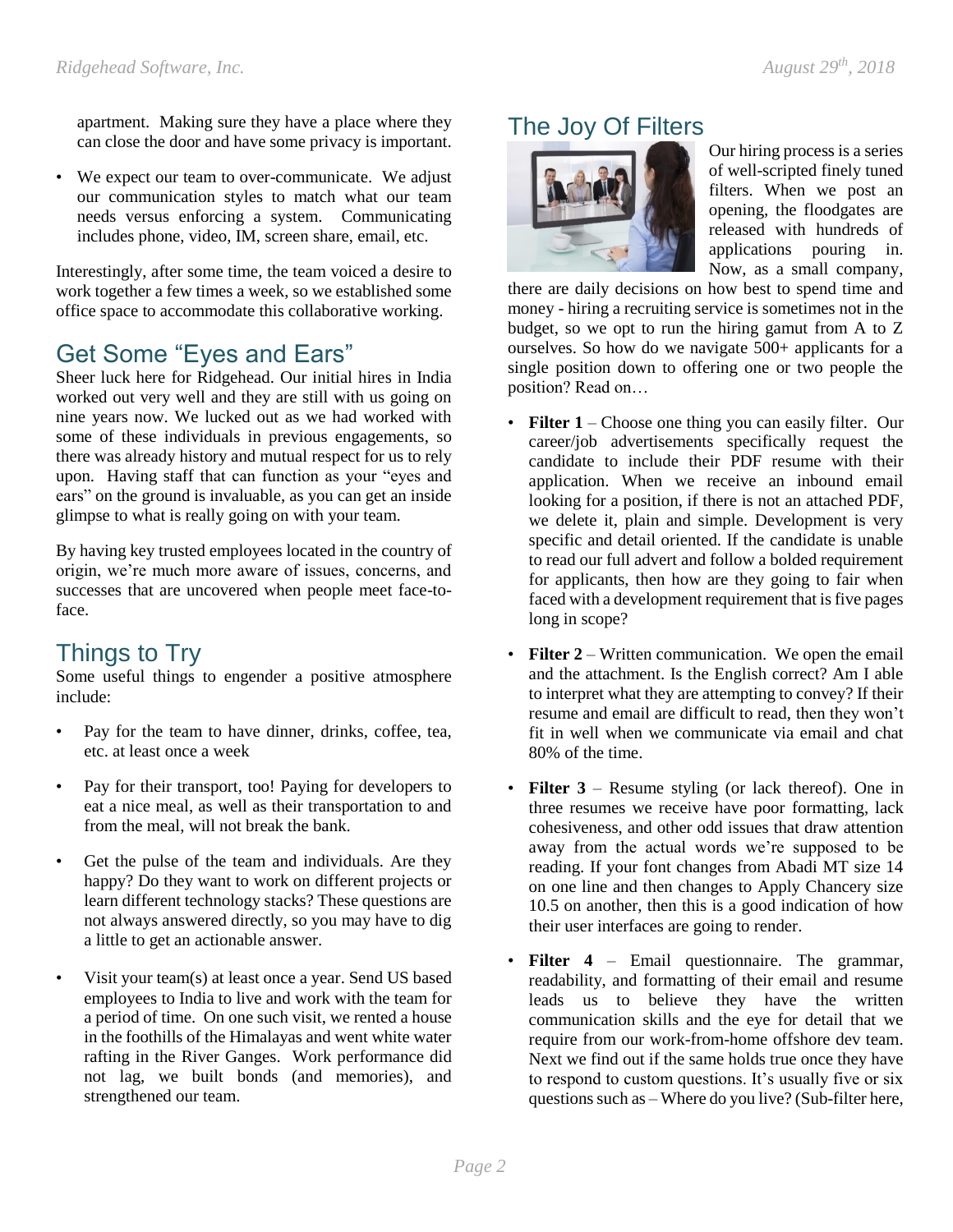if the job posting is for Hyderabad, but the applicant responds "Jaipur", the recruitment ends.) How long have you been developing? Why do you love to develop code? All are intended to tease out more written communication as well as ensure the applicant are serious.

- **Filter 5** Work schedule. In our job postings, the email questionnaire, and then in our first oral interview, the same deal-breaker is mentioned multiple times: Ridgehead Software developers located in India work from 5:00 a.m. to  $\sim$ 2:00 p.m. ET, which is 3:30 p.m. to ~12:30 a.m. IST. This is non-negotiable. These work hours are not for everyone, but for a subset of the population, they are perfect. As for Ridgehead, we want crossover with our US-based clients and USbased project managers. We hold scrums every morning at 7:00 ET to kick off the day and then still have several overlapping hours to round out the day. Pro Tip: Friday's are usually "work your own hours" day, so offshore resources may choose to work daylight IST hours if they desire, but they remain on call until 3:00 a.m. IST Saturday morning to ensure we still have coverage in case of an issue.
- **Filter 6** Oral interview with US-based project manager. The first five or ten minutes is standard spent warming up the candidate, making them comfortable. We have a scripted monologue about our company and development team, the type of languages we develop in, the type of applications we work on, how we manage remote employees, and how we follow a leadership model based upon a strengths-based approach. We tell them about us. We mention how rare it is for an employee to leave our company (check out the "Beware of Gotchas" section further below for a not-so-fun story). And then we ask them questions. "Talk about a time where your manager was wrong, what did you do?". "Tell us about your proudest moment at work." These series of questions are intentionally designed to tease out past behavior, as this is indicative of future performance. This is critical and bears repeating – we suspect behavior in the past will be mirrored in the future. So if the employee rage-quit because they had to work an outage on a weekend, we should expect that same behavior to happen in the off chance weekend work is required. Last, we are ranking their oral communication. Now, this is not as important as written communication, in our experience, and here's why: written communication is the base for successful oral communication. If someone has the written skills, they

tend to strengthen and develop their communication skills when exposed long enough. Many candidates have English as a second or even a third language. Once they start working in an environment where English is the spoken and written language in all interactions, the oral communications tend to improve. This is important, because our clients all speak English, making communications in English a key skill requirement.

- **Filter 7** Technical interview. Whoa, a filter that involves the actual job they'll be performing; coding! The interviewee comes to our Hyderabad or Bangalore office – meets the team, goes through a one-hour battery of development tests and questions, then goes out and eats dinner with our team. We pay for transportation and meal. This filter is designed to:
	- Determine if they can actually code as well as have the ability and desire to grow and learn
	- Help the applicant get to know our team and how awesome they are (it's not just about the candidate proving themselves to us, we also need to prove ourselves to them).
	- Have the team get to know the candidate to make sure there is goodwill and synergy
- **Filter 8** Final interview. This is done with senior management. It's one last filter to see if the others missed something. Towards the tail end of this meeting, we usually say "no thanks", or "let's talk salary".

#### Day-to-Day Doldrums

During work hours, all employees must be logged in to Slack and Skype and then be responsive.

Internet connection must be of high quality. Once a quarter we have everyone test their ISP connection and we record the results. In fact, additional money is paid every single paycheck, outside of salary, specifically for a good internet connection.

# The Circle of Trust

Trust is given from the onset. It's not "earned" at Ridgehead, but instead, it is naturally given. We trust our filters. We trust our interviewing process. And we trust our team to make the right decisions. Guess what – they tend to make great decisions! Occasionally someone makes a poor decision, but that's a great learning experience. Our team knows that we don't shame or blame but, instead,